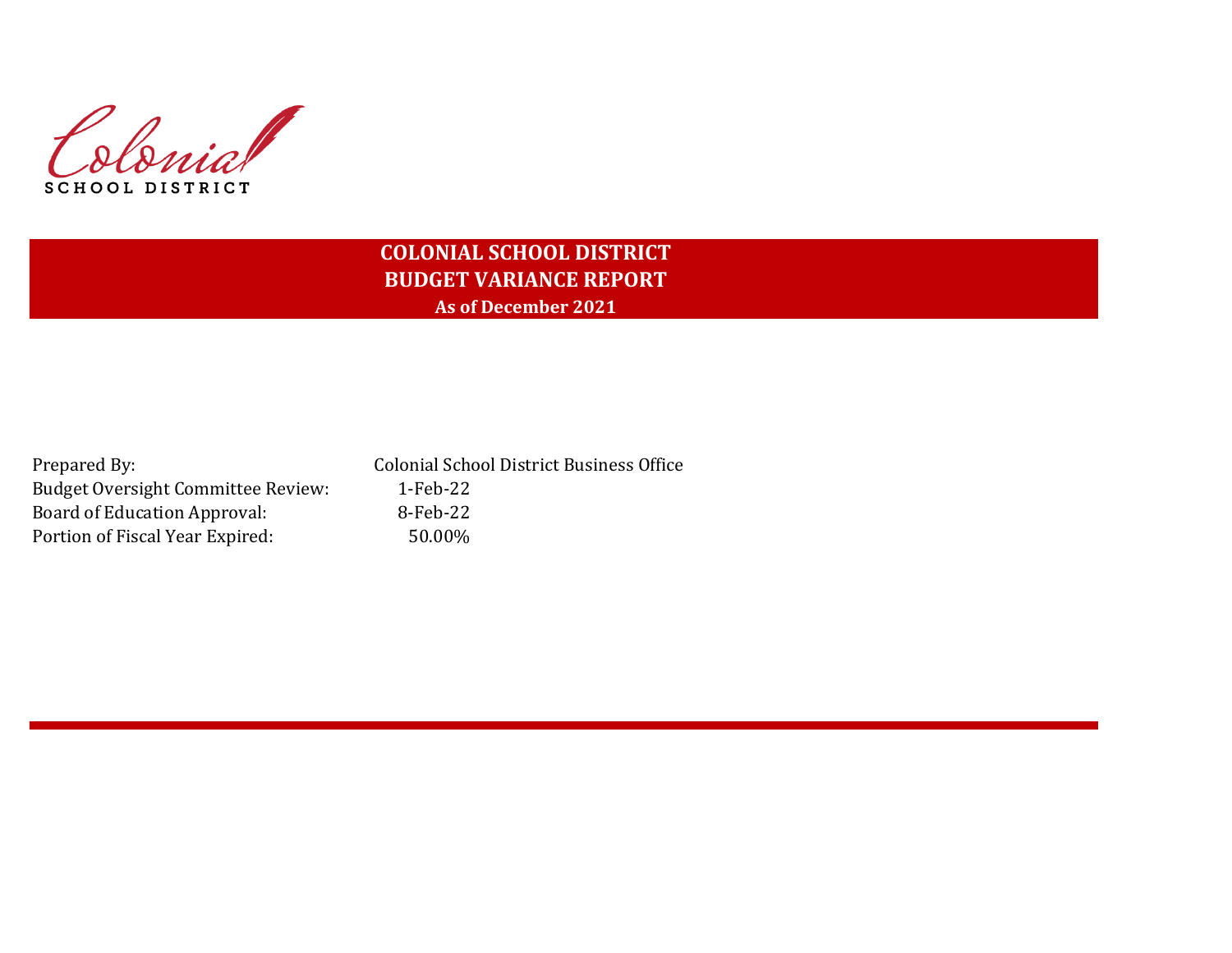#### **COLONIAL SCHOOL DISTRICT BUDGET VARIANCE REPORT FISCAL YEAR 2022 as of December 2021 SUMMARY OF REVENUE**

|                                     | <b>Board</b>              |                    |                            |                  |
|-------------------------------------|---------------------------|--------------------|----------------------------|------------------|
| SCHOOL DISTRICT                     | Approved<br><b>Budget</b> | Receipt<br>to Date | Percent<br><b>Received</b> | <b>Variance</b>  |
| <b>DISCRETIONARY STATE REVENUE</b>  |                           |                    |                            |                  |
| Division II, AOC                    | \$1,776,531               | 356,959.81         | 20.09%                     | (1,419,571.13)   |
| Division III, Equalization          | \$5,069,453               | 5,069,453.00       | 100.00%                    |                  |
| <b>Educational Sustainment Fund</b> | \$1,876,348               | 1,876,348.00       | 100.00%                    |                  |
| <b>SUBTOTAL</b>                     | 8,722,332                 | 7,302,760.81       | 83.72%                     | (1,419,571.13)   |
| <b>RESTRICTED STATE REVENUE</b>     |                           |                    |                            |                  |
| Formula Salaries & OEC's            | 77,550,698                | 69,983,803.00      | 90.24%                     | (7,566,895.00)   |
| Cafeteria Salaries                  | 2,507,130                 | 1,372,210.00       | 54.73%                     | (1, 134, 920.00) |
| Division II, AOC - Voc              |                           | 159,510.00         | 0.00%                      | 159,510.00       |
| Division II, Energy                 | 1,097,896                 | 1,847,896.00       | 168.31%                    | 750,000.00       |
| <b>State Transportation</b>         | 6,259,629                 | 5,247,972.46       | 83.84%                     | (1,011,656.14)   |
| Drivers Ed.                         |                           | 35,640.00          | 0.00%                      | 35,640.00        |
| <b>Unique Alternative</b>           | 359,440                   | 577,745.27         | 160.73%                    | 218,305.27       |
| <b>Related Services</b>             |                           | 393.00             |                            | 393.00           |
| Professional Development            |                           | 114,920.00         | 0.00%                      | 114,920.00       |
| <b>Technology Block Grant</b>       |                           | 268,209.00         | $0.00\%$                   | 268,209.00       |
| <b>Student Success Block Grant</b>  | 330,148                   | 330,148.00         | 100.00%                    |                  |
| Opportunity funding                 | 3,292,567                 | 2,354,132.00       | 71.50%                     | (938, 435.00)    |
| <b>Other State Revenue</b>          | 258,888                   | 4,005.00           | 1.55%                      | (254, 883.00)    |
| John G. Leach                       | 4,203,499                 | 7,950,877.00       | 189.15%                    | 3,747,378.00     |
| ECAP (Pre-K State grant)            | 309,400                   | 285,600.00         | 92.31%                     | (23,800.00)      |
| Minor Capital Improvements          | 933,168                   | 933,168.00         | 100.00%                    |                  |
| <b>SUBTOTAL</b>                     | 97,102,463                | 91,466,228.73      | 94.20%                     | (5,636,233.87)   |
| Operational budget reduction        | (1,925,570)               |                    |                            |                  |
| <b>TOTAL STATE REVENUE</b>          | 105,824,795               | 98,768,989.54      | 93.33%                     | (7,055,805.00)   |
| <b>DISCRETIONARY LOCAL REVENUE</b>  |                           |                    |                            |                  |
| <b>Current Expense Tax Receipts</b> | 48,965,924                | 47,657,090.96      | 97.33%                     | (1,308,833.44)   |
| Interest                            | 200,000                   |                    | 0.00%                      | (200,000.00)     |
| <b>Athletic Receipts</b>            | 11,000                    | 5,047.00           | 45.88%                     | (5,953.00)       |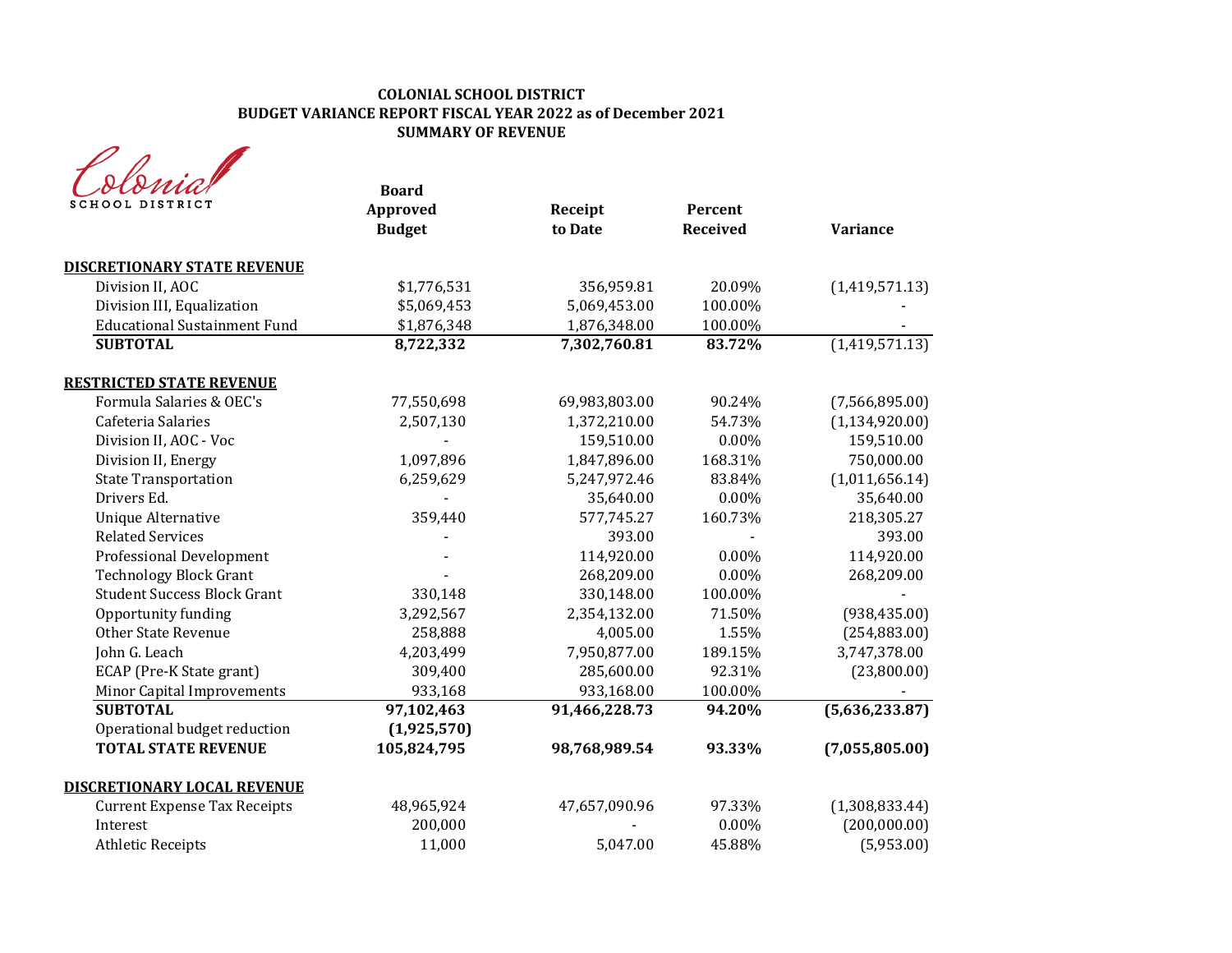| 252,670<br>252,670.00<br>100.00%<br>100.00%<br>459,218<br>459,218.00<br>440,021<br>299,620.81<br>68.09%<br>(140, 400.19)<br>8,849,832<br>8,709,431.81<br>98.41%<br>(140, 400.19) |
|----------------------------------------------------------------------------------------------------------------------------------------------------------------------------------|
|                                                                                                                                                                                  |
|                                                                                                                                                                                  |
|                                                                                                                                                                                  |
|                                                                                                                                                                                  |
| 108,020<br>108,020.00<br>100.00%                                                                                                                                                 |
| 100.00%<br>711,986<br>711,986.00                                                                                                                                                 |
| 3,958,086<br>3,958,086.00<br>100.00%                                                                                                                                             |
| 120,079<br>120,079.00<br>100.00%                                                                                                                                                 |
| 2,799,752<br>2,799,752.00<br>100.00%                                                                                                                                             |
|                                                                                                                                                                                  |
|                                                                                                                                                                                  |
| 71,211,245<br>(10,706,516.75)<br>60,504,727.80<br>84.97%                                                                                                                         |
| (4,593,761)<br>(8, 217, 458.85)<br>178.88%<br>(3,623,698.00)                                                                                                                     |
| 3,623,698<br>$0.00\%$<br>(3,623,698.00)                                                                                                                                          |
| (1,421,704.00)<br>100.00%<br>(1,421,704)                                                                                                                                         |
| 100.00%<br>(6,795,755)<br>(6,795,754.85)                                                                                                                                         |
|                                                                                                                                                                                  |
| (5,259,177.20)<br>26,284,052<br>21,024,874.80<br>79.99%                                                                                                                          |
| 846,283                                                                                                                                                                          |
| 250,000<br>13,097.56<br>5.24%<br>(236,902.44)                                                                                                                                    |
| 1,500,000<br>358,461.00<br>23.90%<br>(1, 141, 539.00)                                                                                                                            |
| 20,000<br>$0.00\%$<br>(20,000.00)                                                                                                                                                |
| 5,554,758<br>3,389,152.03<br>61.01%<br>(2, 165, 605.97)                                                                                                                          |
| <b>Technology Maintenance Match</b><br>22,577.43<br>469,025<br>491,602.43<br>104.81%                                                                                             |
| 2,462,382<br>2,299,868.02<br>93.40%<br>(162, 513.98)                                                                                                                             |
| John G. Leach (tuition revenue)<br>4,750,000<br>4,000,000.00<br>84.21%<br>(750,000.00)                                                                                           |
| 6,728,774<br>6,936,462.67<br>103.09%<br>207,688.67                                                                                                                               |
| 3,702,830<br>3,536,231.09<br>95.50%<br>(166, 598.91)                                                                                                                             |
|                                                                                                                                                                                  |
| 49,520,953<br>47,697,311.85<br>(1,823,641.55)<br>96.32%                                                                                                                          |
| 2,000<br>0.00%<br>(2,000.00)                                                                                                                                                     |
| (289, 568.24)<br>38,425<br>21,138.13<br>55.01%<br>(17, 286.87)                                                                                                                   |
| 303,604<br>14,035.76<br>4.62%                                                                                                                                                    |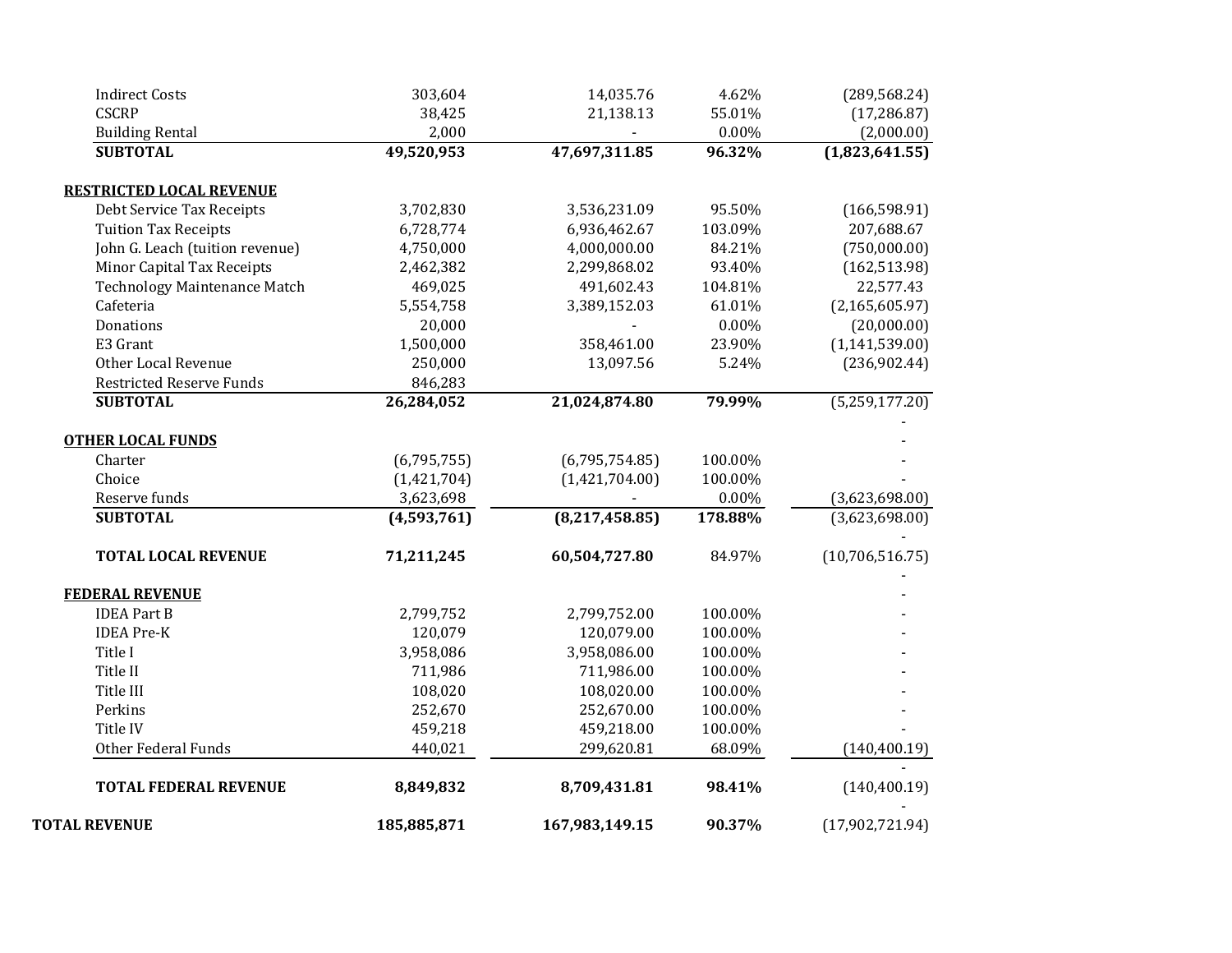

#### **Board COLONIAL SCHOOL DISTRICT BUDGET VARIANCE REPORT FISCAL YEAR 2022 as of December 2021 SUMMARY OF EXPENDITURES**

|                     |         | <b>SCHOOL DISIRICI</b>         | <b>b</b> oaru<br>Approved |                    |                     | Remaining      | Percent   | Percent  |
|---------------------|---------|--------------------------------|---------------------------|--------------------|---------------------|----------------|-----------|----------|
| <b>EXPENDITURES</b> |         |                                | <b>Budget</b>             | <b>Encumbrance</b> | <b>Expenditures</b> | <b>Balance</b> | Obligated | Spent    |
| Operating           | Program |                                |                           |                    |                     |                |           |          |
|                     |         | DISCRETIONARY SCHOOL BUDGETS   |                           |                    |                     |                |           |          |
| 9340410A            | 95437   | Carrie Downie Library          | 2,700                     |                    |                     | 2,700.00       | $0.00\%$  | 0.00%    |
| 9340410A            | 99999   | Carrie Downie Elementary       | 43,060                    | 9,886.33           | 10,134.39           | 23,039.28      | 46.49%    | 23.54%   |
| 9340412A            | 95437   | Castle Hills Library           | 3,615                     | 465.99             | 3,411.62            | (262.61)       | 107.26%   | 94.37%   |
| 9340412A            | 99999   | Castle Hills Elementary        | 64,235                    | 1,085.90           | 45,607.47           | 17,541.63      | 72.69%    | 71.00%   |
| 9340418A            | 95437   | Pleasantville Library          | 3,233                     |                    |                     | 3,232.50       | 0.00%     | 0.00%    |
| 9340418A            | 99999   | Pleasantville Elementary       | 44,135                    | 1,853.28           | 13,668.61           | 28,613.11      | 35.17%    | 30.97%   |
| 9340420A            | 95437   | Wilmington Manor Library       | 2,223                     |                    |                     | 2,223.00       | $0.00\%$  | 0.00%    |
| 9340420A            | 99999   | Wilmington Manor Elementary    | 37,075                    | 807.17             | 12,674.18           | 23,593.65      | 36.36%    | 34.19%   |
| 9340420A            | 95021   | Virtual Academy @ Wilm Manor   | 33,272                    | 3,166.29           | 20,480.90           | 9,624.81       | 71.07%    | 61.56%   |
| 9340422A            | 95437   | Wilbur Library                 | 8,190                     |                    | 230.22              | 7,959.78       | 2.81%     | 2.81%    |
| 9340422A            | 99999   | Wilbur Elementary              | 132,977                   | 10,107.96          | 42,834.10           | 80,034.94      | 39.81%    | 32.21%   |
| 9340427A            | 95437   | Southern Library               | 5,573                     |                    | 90.00               | 5,483.00       | 1.61%     | 1.61%    |
| 9340427A            | 99999   | Southern Elementary            | 96,199                    | 7,323.42           | 20,306.10           | 68,569.48      | 28.72%    | 21.11%   |
| 9340432A            | 95437   | New Castle Library             | 3,090                     |                    |                     | 3,090.00       | 0.00%     | $0.00\%$ |
| 9340432A            | 99999   | New Castle Elementary          | 57,219                    | 8,824.56           | 6,050.04            | 42,344.40      | 26.00%    | 10.57%   |
| 9340456A            | 95437   | Eisenberg Library              | 2,993                     |                    |                     | 2,992.50       | 0.00%     | $0.00\%$ |
| 9340456A            | 99999   | Eisenberg Elementary           | 53,956                    | 4,472.61           | 19,621.90           | 29,861.49      | 44.66%    | 36.37%   |
| 9340470A            | 95437   | <b>Gunning Bedford Library</b> | 8,730                     |                    |                     | 8,730.00       | 0.00%     | 0.00%    |
| 9340470A            | 99999   | <b>Gunning Bedford Middle</b>  | 131,073                   | 10,539.88          | 33,321.53           | 87,211.59      | 33.46%    | 25.42%   |
| 9340474A            | 95437   | George Read Library            | 5,122                     |                    |                     | 5,122.00       | 0.00%     | 0.00%    |
| 9340474A            | 99999   | George Read Middle             | 96,704                    | 8,747.27           | 11,081.12           | 76,875.61      | 20.50%    | 11.46%   |
| 9340476A            | 95437   | McCullough Library             | 5,213                     |                    |                     | 5,213.00       | 0.00%     | 0.00%    |
| 9340476A            | 99999   | McCullough Middle              | 97,905                    | 6,436.33           | 8,608.28            | 82,860.39      | 15.37%    | 8.79%    |
| 9340490A            | 95048   | William Penn - ROTC            | 4,750                     |                    |                     | 4,750.00       | $0.00\%$  | 0.00%    |
| 9340490A            | 95073   | William Penn - Music Choir     | 23,555                    | 7,629.86           | 552.88              | 15,372.26      | 34.74%    | 2.35%    |
| 9340490A            | 95437   | William Penn - Library         | 17,228                    |                    | 21,765.42           | (4,537.42)     | 126.34%   | 126.34%  |
| 9340490A            | 95602   | William Penn - Athletics       | 147,250                   | 24,739.05          | 81,744.81           | 40,766.14      | 72.32%    | 55.51%   |
| 9340490A            | 99999   | William Penn High School       | 267,415                   | 29,954.17          | 151,225.55          | 86,235.28      | 67.75%    | 56.55%   |
| 9340490A            | 95021   | <b>WPHS Virtual</b>            | 21,927                    |                    |                     | 21,927.00      | $0.00\%$  | 0.00%    |
|                     |         | <b>SUBTOTAL</b>                | 1,420,616                 | 136,040.07         | 503,409.12          | 781,166.81     | 45.01%    | 35.44%   |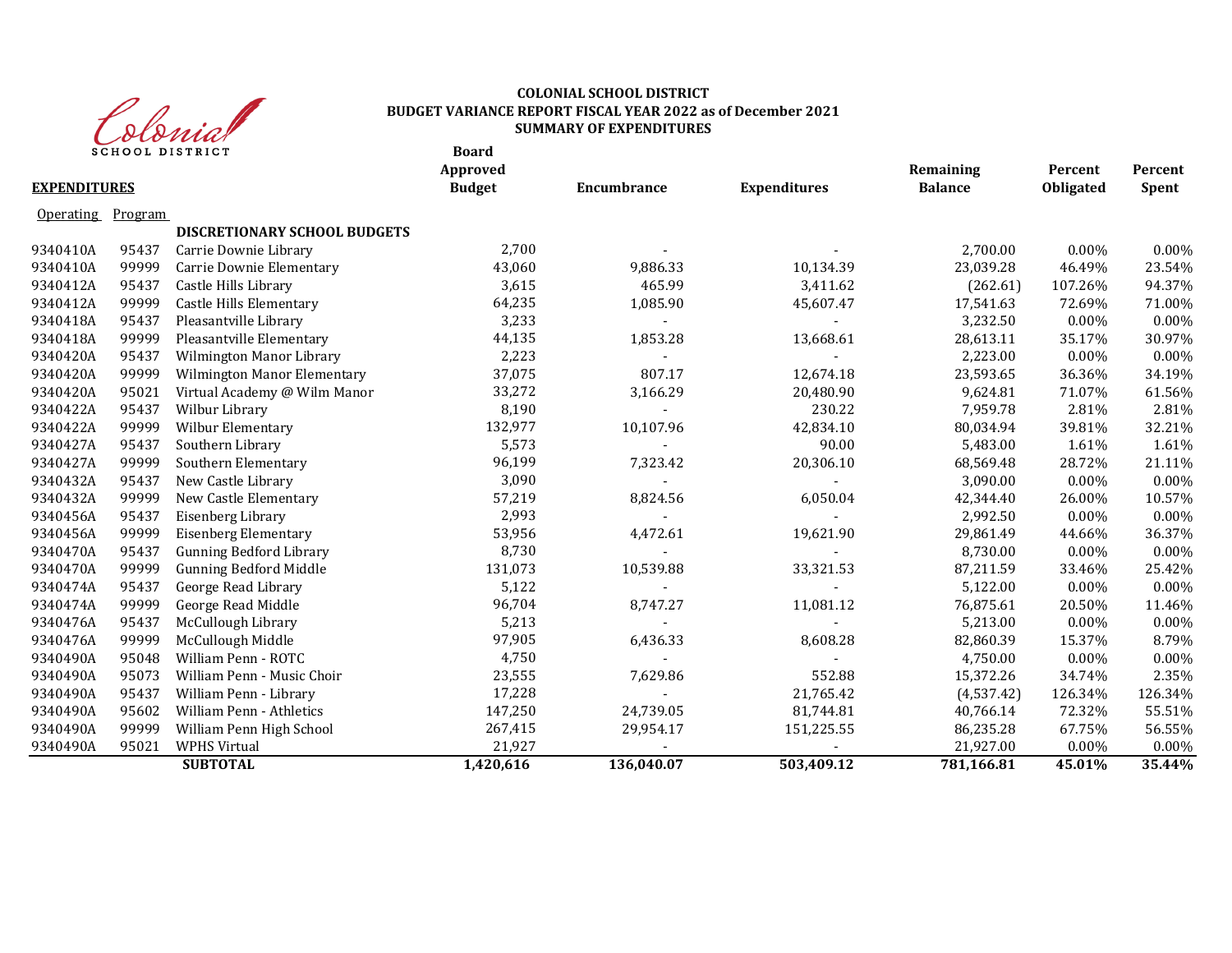| DISCRETIONARY DIVISION/DEPARTMENT BUDGETS |  |
|-------------------------------------------|--|
|                                           |  |

| 99900000 | 99999 | <b>Board of Education</b>                | 31,000     |              | 17,432.37     | 13,567.63     | 56.23%  | 56.23% |
|----------|-------|------------------------------------------|------------|--------------|---------------|---------------|---------|--------|
| 99900100 | 99999 | Legal                                    | 110,000    | 80,675.00    | 19,454.47     | 9,870.53      | 91.03%  | 17.69% |
| 99900300 | 95228 | Substitutes & Homebound                  | 900,000    | 27,886.64    | 881,801.27    | (9,687.91)    | 101.08% | 97.98% |
| 99900300 | 95494 | Teacher of the Year                      | 13,831     | 12.57        | 683.00        | 13,135.43     | 5.03%   | 4.94%  |
| 99900300 | 99999 | <b>General District Expenses</b>         | 1,075,349  |              | 241,471.46    | 833,877.54    | 22.46%  | 22.46% |
| 99910000 | 95052 | Marketing                                | 82,570     | 5,627.89     | 47,689.27     | 29,252.84     | 64.57%  | 57.76% |
| 99910000 | 99999 | <b>Public Communications</b>             | 19,190     |              | 11,786.79     | 7,403.21      | 61.42%  | 61.42% |
| 99910010 | 95411 | Copy Center                              | 245,000    | 168,966.92   | 100,408.57    | (24, 375.49)  | 109.95% | 40.98% |
| 99910010 | 99999 | District Administration                  | 250,500    | 81,501.78    | 119,080.46    | 49,917.76     | 80.07%  | 47.54% |
| 99910010 | 95405 | District Choice                          | 2,500      |              | 240.06        | 2,259.94      | 9.60%   | 9.60%  |
| 99910100 | 99999 | Superintendent                           | 41,040     | 160.00       | 3,843.78      | 37,036.22     | 9.76%   | 9.37%  |
| 99970600 | 95060 | Preschool Expansion                      | 115,425    | 6,600.00     | 61,047.03     | 47,777.97     | 58.61%  | 52.89% |
| 99970675 | 95430 | <b>Elementary Wellness</b>               | 195,000    | 50,000.00    | 1,770.08      | 143,229.92    | 26.55%  | 0.91%  |
| 99920000 | 99999 | Curriculum/Instruction                   | 112,500    | 436.84       | 1,437.38      | 110,625.78    | 1.67%   | 1.28%  |
| 99920000 | 95435 | Common Core/Curriculum                   | 225,000    | 122,800.00   |               | 102,200.00    | 54.58%  | 0.00%  |
| 99920000 | 90850 | Music/Art Curriculum                     | 40,500     | 91.97        | 22,335.85     | 18,072.18     | 55.38%  | 55.15% |
| 99920100 | 99999 | Discipline Programs                      | 200,000    | 10,601.76    | 71,953.24     | 117,445.00    | 41.28%  | 35.98% |
| 99920110 | 99519 | Security/Constables                      | 795,000    | 59,751.02    | 386,598.40    | 348,650.58    | 56.14%  | 48.63% |
| 99920700 | 99999 | Middle school Athletics                  | 51,300     |              | 1,000.00      | 50,300.00     | 1.95%   | 1.95%  |
| 99930300 | 99999 | <b>Student Services</b>                  | 18,000     |              | 10,876.85     | 7,123.15      | 60.43%  | 60.43% |
| 99930400 | 99999 | Behavioral Health                        | 29,000     | 3,983.91     | 14,413.30     | 10,602.79     | 63.44%  | 49.70% |
| 99940000 | 99999 | <b>Business Office</b>                   | 38,070     |              | 26,365.56     | 11,704.44     | 69.26%  | 69.26% |
| 99940400 | 99999 | Local Salaries & Benefits                | 44,207,262 | 998,471.52   | 23,942,802.14 | 19,265,988.34 | 56.42%  | 54.16% |
| 99950000 | 99999 | Personnel                                | 41,400     |              | 16,689.71     | 24,710.29     | 40.31%  | 40.31% |
| 99950000 | 95459 | Recruiting                               | 15,000     |              |               |               |         |        |
| 99940050 | 99999 | <b>Facilities Maintenance</b>            | 1,100,000  | 371,754.11   | 397,179.64    | 331,066.25    | 69.90%  | 36.11% |
| 99960200 | 99531 | <b>Custodial Services</b>                | 525,000    | 126,782.06   | 242,404.07    | 155,813.87    | 70.32%  | 46.17% |
| 99970680 | 99999 | <b>School Supervision</b>                | 51,300     |              | 8,440.26      | 42,859.74     | 16.45%  | 16.45% |
| 99970680 | 95488 | <b>Visiting Teachers</b>                 | 3,420      | 142.74       | 1,320.99      | 1,956.27      | 42.80%  | 38.63% |
|          |       | SUBTOTAL - DISCRETIONARY                 | 50,534,157 | 2,116,246.73 | 26,650,526.00 | 21,752,384.27 | 56.93%  | 52.74% |
|          |       | RESTRICTED FUNDING WITH LOCAL INVESTMENT |            |              |               |               |         |        |
| 99940810 | 99999 | Tech Equipment & Repair                  | 2,062,500  | 90,152.85    | 800,937.50    | 1,171,409.65  | 43.20%  | 38.83% |
| 99960200 | 95419 | Energy/Utilities                         | 1,495,000  | 287,120.77   | 700,236.35    | 507,642.88    | 66.04%  | 46.84% |
| 99960400 | 99999 | Transportation                           | 7,954,381  | 527,430.58   | 4,699,098.28  | 2,727,852.14  | 65.71%  | 59.08% |
|          |       | <b>SUBTOTAL - RESTRICTED/LOCAL</b>       | 11,511,881 | 904,704.20   | 6,200,272.13  | 4,406,904.67  | 61.72%  | 53.86% |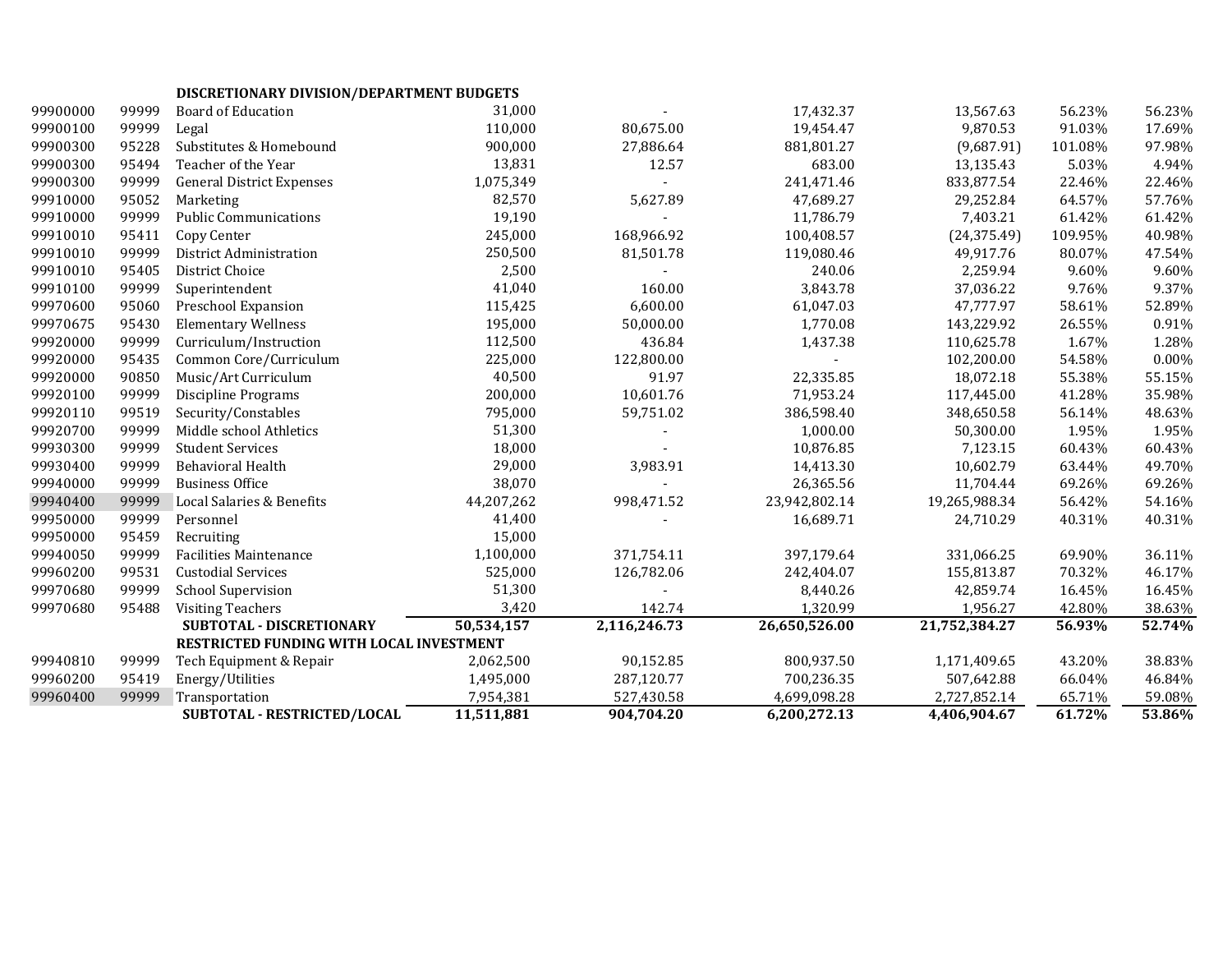| <b>TOTAL EXPENDITURES</b> |                |                                                               | 185,885,872         | 4,585,214      | 92,031,771    | 89,268,887                | 51.98%            | 49.51%            |
|---------------------------|----------------|---------------------------------------------------------------|---------------------|----------------|---------------|---------------------------|-------------------|-------------------|
| See detailed budget       |                | <b>Leach - Special School</b>                                 | 8,303,479           | 217,256.83     | 6,110,657.81  | 1,975,564.36              | 76.21%            | 73.59%            |
|                           |                | <b>SUBTOTAL - TUITION</b>                                     | 6,807,230           | 509,790.23     | 1,887,753.03  | 4,409,686.74              | 35.22%            | 27.73%            |
| 99930300                  | 99546          | <b>Assistive Technology</b>                                   | 30,000              | 3,837.16       | 5,835.87      | 20,326.97                 | 32.24%            | 19.45%            |
| 99930200                  | 95236          | <b>Exceptional Children Payroll</b>                           | 1,793,956           |                | 287,839.00    | 1,506,117.00              | 16.04%            | 16.04%            |
| 99930200                  | 99999          | In State Tuition                                              | 475,000             | 99,514.44      | 76,474.18     | 299,011.38                | 37.05%            | 16.10%            |
| 99930200                  | 95454          | Private Placement                                             | 850,000             | 65,043.65      | 332,149.31    | 452,807.04                | 46.73%            | 39.08%            |
| 99921050                  | 99999          | <b>Special Education Services</b>                             | 450,000             | 178,883.36     | 102,878.19    | 168,238.45                | 62.61%            | 22.86%            |
| 99920300                  | 99999          | LEP/ESL                                                       | 680,000             |                | 237,324.06    | 442,675.94                | 34.90%            | 34.90%            |
| 9340522A                  | 99999          | <b>Wallin Principal</b>                                       | 33,686              |                | 485.95        | 33,200.05                 | 1.44%             | 1.44%             |
| 9340522A                  | 99532          | <b>Wallin General Expenses</b>                                | 793,250             | 19,128.45      | 410,870.35    | 363,251.20                | 54.21%            | 51.80%            |
| 9340474A                  | 95521          | George Read Special Programs                                  | 50,660              |                |               |                           |                   |                   |
| 9340490A                  | 95207          | WPHS CASL                                                     | 26,234              |                |               | 26,234.00                 | $0.00\%$          | $0.00\%$          |
| 9340470A                  | 95521          | <b>GB</b> Special Programs                                    | 75,695              | 17,977.45      |               | 57,717.55                 | 23.75%            | 0.00%             |
| 9340427A                  | 95521          | Southern Special Programs                                     | 122,744             | 8,268.33       | 7,744.44      | 106,731.23                | 13.05%            | 6.31%             |
| 99970600                  | 99532          | <b>PreK General Expenses</b>                                  | 1,350,000           | 115,050.55     | 406,754.40    | 828,195.05                | 38.65%            | 30.13%            |
| 99970600                  | 95030          | Preschool                                                     | 76,005              | 2,086.84       | 19,397.28     | 54,520.88                 | 28.27%            | 25.52%            |
|                           |                | <b>RESTRICTED TUITION FUNDED BUDGETS</b>                      |                     |                |               |                           |                   |                   |
|                           |                | <b>SUBTOTAL - RESTRICTED</b>                                  | 107,308,509         | 701,175.47     | 50,679,153.25 | 55,928,180.28             | 47.88%            | 47.23%            |
| 99970600                  | 99768          | ECAP (State Pre-K grant)                                      | 309,400             |                | 13,073.71     | 296,326.29                | 4.23%             | 4.23%             |
| 99970200                  | 99999          | Minor Capital                                                 | 1,555,280           | 23,177.50      | 69,532.50     | 1,462,570.00              | 5.96%             | 4.47%             |
| 99990050                  | 99999          | E3 Grant                                                      | 1,500,000           | 150,000.00     | 747,105.70    | 602,894.30                | 59.81%            | 49.81%            |
| 99970680                  | 95063          | SSBG K-4 Reading                                              | 330,148             |                | 337,355.86    | (7,207.86)                | 102.18%           | 102.18%           |
| 99970000                  | 99999          | Debt Service                                                  | 4,165,170           |                | 2,799,257.11  | 1,365,912.89              | 67.21%            | 67.21%            |
| 99960000                  | 99999          | Private Grants/Donations<br><b>Child Nutrition Operations</b> | 8,058,450           | 1,126.48       | 3,875,205.92  | 4,182,117.60              | 48.10%            | 48.09%            |
| 99940500<br>99940700      | 99999<br>99999 | Federal Funds                                                 | 8,849,832<br>20,000 | 201,959.49     | 266,710.79    | 8,381,161.72<br>20,000.00 | 5.30%<br>$0.00\%$ | 3.01%<br>$0.00\%$ |
| 99940410                  | 99999          | Competitive Grants - State                                    | 258,888             |                | 93,636.91     | 165,251.09                | 36.17%            | 36.17%            |
| 99940410                  | 95005          | Chinese Immersion                                             | 19,229              |                |               | 19,229.00                 | 0.00%             | 0.00%             |
| 99940410                  | 95037          | Spanish Immersion                                             | 19,229              |                |               | 19,229.00                 | $0.00\%$          | 0.00%             |
| 99940300                  | 99999          | Division II Vocational                                        | 159,510             | 7,417.25       | 43,118.52     | 108,974.23                | 31.68%            | 27.03%            |
| 99940200                  | 99999          | <b>Division I Salaries</b>                                    | 77,550,698          |                | 41,498,586.72 | 36,052,111.28             | 53.51%            | 53.51%            |
| 99921000                  | 95063          | Opp Funds Mental Health & Reading                             | 1,001,367           |                | 221,858.63    | 779,508.37                | 22.16%            | 22.16%            |
| 99921000                  | 99999          | <b>Opportunity Funds Programming</b>                          | 1,646,946           | 311,893.00     | 352,747.00    | 982,306.00                | 40.36%            | 21.42%            |
| 99921000                  | 95512          | <b>Opportunity Funds Personnel</b>                            | 1,456,000           | $\overline{a}$ | 261,893.20    | 1,194,106.80              | 17.99%            | 17.99%            |
| 99920800                  | 99999          | <b>Drivers Education</b>                                      | 28,000              | 252.65         | 9,412.57      | 18,334.78                 | 34.52%            | 33.62%            |
| 99920500                  | 99999          | Professional Development                                      | 110,362             | 5,349.10       | 11,419.49     | 93,593.41                 | 15.19%            | 10.35%            |
| 99920200                  | 99999          | Extra Time                                                    | 270,000             |                | 78,238.62     | 191,761.38                | 28.98%            | 28.98%            |
|                           |                | <b>OTHER RESTRICTED BUDGETS</b>                               |                     |                |               |                           |                   |                   |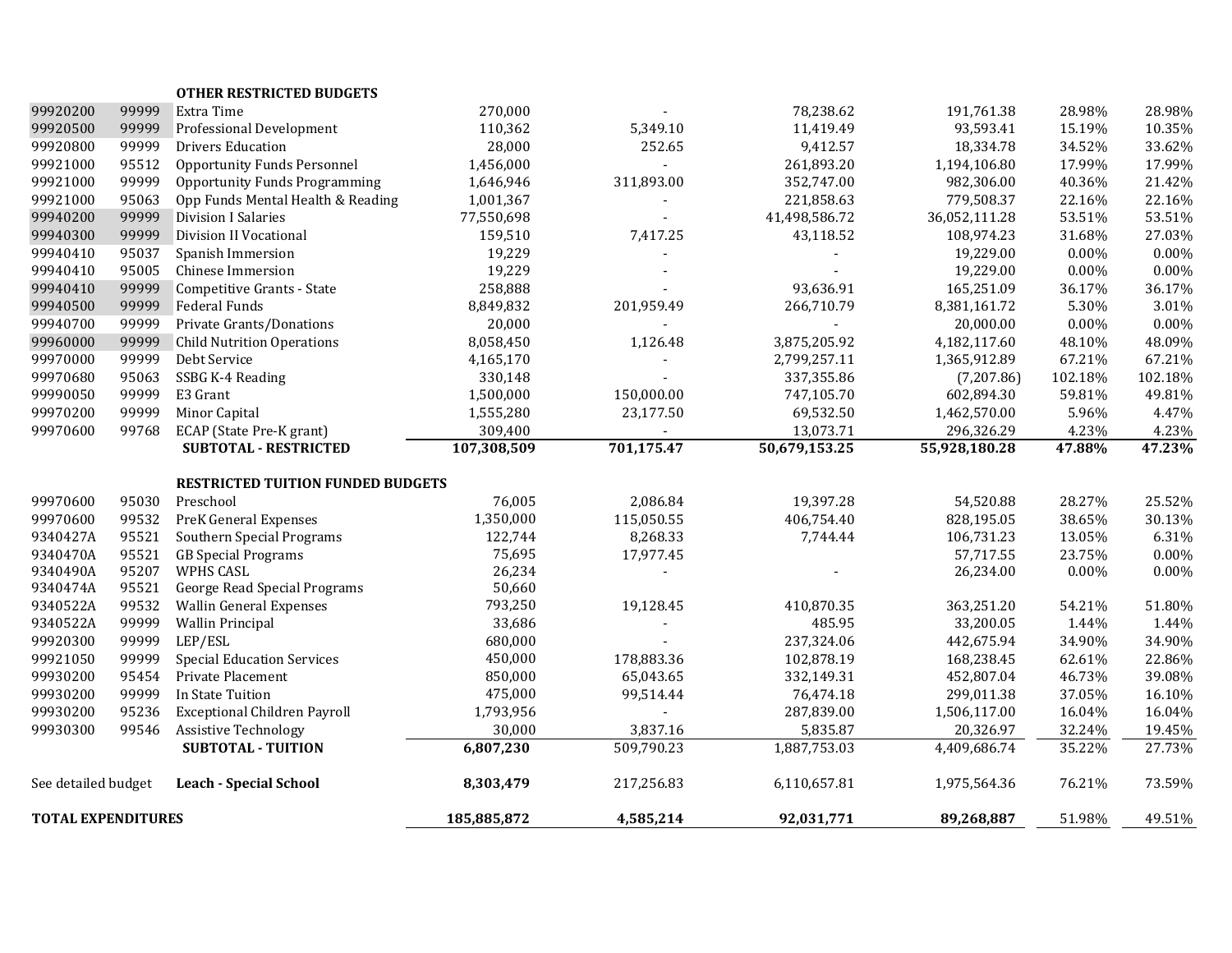

### **COLONIAL SCHOOL DISTRICT BUDGET VARIANCE REPORT FISCAL YEAR 2022 as of December 2021 DETAIL COST CENTERS**

| <b>Operating</b>          | <b>Program</b> |                                                                     | <b>Board</b><br><b>Budget</b> | Encumbrance | <b>Expenditures</b> | Remaining<br><b>Balance</b> | Percent<br><b>Obligated</b> | Percent<br><b>Spent</b> |
|---------------------------|----------------|---------------------------------------------------------------------|-------------------------------|-------------|---------------------|-----------------------------|-----------------------------|-------------------------|
|                           |                | General District Expenses - Summarized on page 6 - Detail of budget |                               |             |                     |                             |                             |                         |
| 99900300                  | 99999          | Audit                                                               | 7,500                         |             | 1,679.00            | 5,821.00                    | 22.39%                      | 22.39%                  |
|                           |                | Insurance                                                           | 299,277                       |             | 20,808.00           | 278,468.50                  | 6.95%                       | 6.95%                   |
|                           |                | Data Service Center                                                 | 418,572                       |             |                     | 418,572.00                  | $0.00\%$                    | 0.00%                   |
|                           |                | One Time Items                                                      | 250,000                       |             | 218,984.46          | 31,015.54                   | 87.59%                      | 87.59%                  |
|                           |                | Contingency                                                         | 100,000                       |             |                     | 100,000.00                  | 0.00%                       | $0.00\%$                |
| <b>TOTAL EXPENDITURES</b> |                |                                                                     | 1,075,349                     |             | 241,471.46          | 833,877.04                  | 22.46%                      | 22.46%                  |
| <b>CHILD NUTRITION</b>    |                |                                                                     |                               |             |                     |                             |                             |                         |
| 99960000                  | 95512          | Personnel                                                           | 5,748,835                     |             | 3,008,225.31        | 2,740,609.69                | 52.33%                      | 52.33%                  |
| 99960000                  | 95404          | Food                                                                | 1,500,000                     |             | 587.976.40          | 912,023.60                  | 39.20%                      | 39.20%                  |
| 99960000                  | 95116          | Miscellaneous                                                       | 101,846                       | 1,126.48    | 51,151.67           | 49,567.85                   | 51.33%                      | 50.22%                  |
| 99960000                  | 95493          | <b>Supplies</b>                                                     | 189,769                       |             | 124,282.60          | 65,486.40                   | 65.49%                      | 65.49%                  |
| 99960000                  | 99555          | Indirect Cost                                                       | 175,000                       |             | 2,680.14            | 172,319.86                  | $0.00\%$                    | 0.00%                   |
| 99960000                  | 99516          | Equipment Repair                                                    | 153,000                       |             | 47,311.99           | 105,688.01                  | 30.92%                      | 30.92%                  |
| 99960000                  | 95496          | Equipment                                                           | 190,000                       |             | 53,577.81           | 136,422.19                  | 28.20%                      | 28.20%                  |
| <b>TOTAL EXPENDITURES</b> |                |                                                                     | 8,058,450                     | 1,126       | 3,875,206           | 4,182,117.60                | 48.10%                      | 48.09%                  |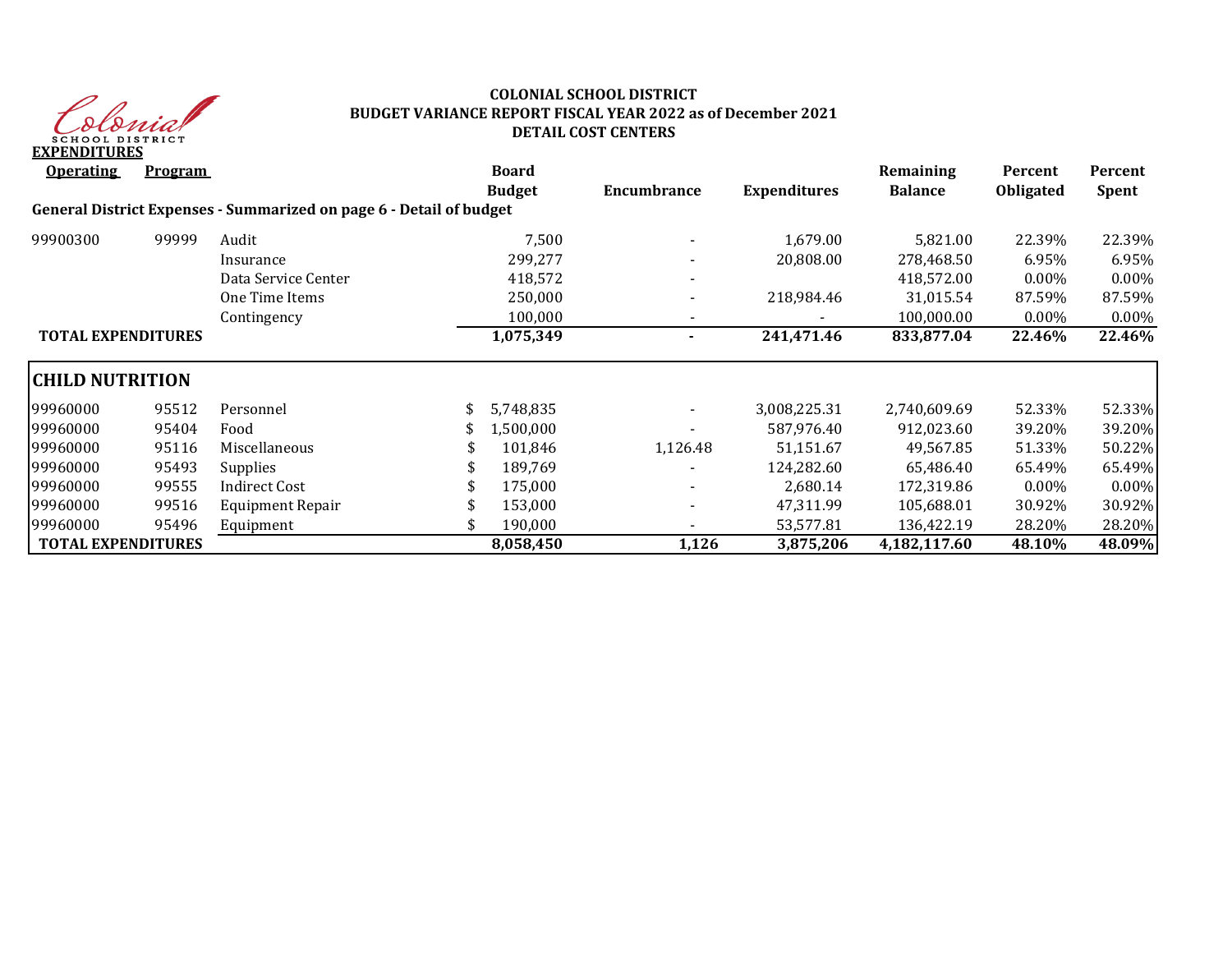| <b>TRANSPORTATION</b>     |       |                                                         |             |            |              |                |         |          |
|---------------------------|-------|---------------------------------------------------------|-------------|------------|--------------|----------------|---------|----------|
| 99960300                  | 95512 | Personnel                                               | 5,617,514   |            | 2,908,678.02 | 2,708,835.98   | 51.78%  | 51.78%   |
| 99960300                  | 95463 | Professional Development                                | 5,000       |            |              | 5,000.00       | 0.00%   | 0.00%    |
| 99960300                  | 95481 | <b>Contractor Payments</b>                              | 1,029,574   | 352,573.85 | 514,787.15   | 162,213.00     | 84.24%  | 50.00%   |
|                           |       | Homeless runs                                           | 1,439,940   |            | 719,970.00   | 719,970.00     | 50.00%  | 50.00%   |
|                           |       | Foster Care runs                                        | 121,938     |            | 60,969.00    | 60,969.00      | 50.00%  | 50.00%   |
| 99960400                  | 99535 | <b>Bus Maintenance</b>                                  | 595,000     | 143,249.38 | 286,678.61   | 165,072.01     | 72.26%  | 48.18%   |
| 99960400                  | 95426 | Fuel                                                    | 325,415     | 18,427.81  | 187,788.65   | 119,198.54     | 63.37%  | 57.71%   |
| 99960400                  |       | <b>Bus Safety &amp; Security</b>                        | 165,000     |            |              | 165,000.00     | 0.00%   | 0.00%    |
| 99960400                  | 95116 | Miscellaneous                                           | 70,000      | 13,179.54  | 20,226.85    | 36,593.61      | 47.72%  | 28.90%   |
|                           |       | Parkway and Kingswood                                   | (15,000)    |            |              | (15,000.00)    | 0.00%   | 0.00%    |
|                           |       | <b>Billing to Leach</b>                                 | (1,375,000) |            |              | (1,375,000.00) | 0.00%   | 0.00%    |
|                           |       | Other Local Billable Activity                           | (25,000)    |            |              | (25,000.00)    | 0.00%   | 0.00%    |
| <b>TOTAL EXPENDITURES</b> |       |                                                         | 7,954,381   | 527,431    | 4,699,098    | 2,727,852.14   | 65.71%  | 59.08%   |
|                           |       |                                                         |             |            |              |                |         |          |
|                           |       | JOHN G. LEACH - Summarized on page 8 - Detail of budget |             |            |              |                |         |          |
| 9340514A                  | 99999 | Leach Principal's Budget                                | 69,123      | 14,202.65  | 15,642.18    | 39,278.17      | 43.18%  | 22.63%   |
| 9340514A                  | 95254 | <b>Vocational Expenses</b>                              | 5,400       |            | 2,060.61     | 3,339.39       | 38.16%  | 38.16%   |
| 9340514A                  | 99545 | <b>Related Services</b>                                 | 9,000       | 231.40     | 2,816.41     | 5,952.19       | 33.86%  | 31.29%   |
| 9340514A                  | 99546 | <b>Assistive Technology</b>                             | 10,800      |            |              | 10,800.00      | 0.00%   | $0.00\%$ |
| 9340514A                  | 95468 | Summer School                                           | 9,000       |            |              | 9,000.00       | 0.00%   | 0.00%    |
| 99900300                  | 95228 | Substitutes                                             | 15,000      |            | 2,266.82     | 12,733.18      | 15.11%  | 15.11%   |
| 99900300                  | 99999 | General (Incl. Transportation)                          | 1,575,000   | 11,862.88  | 8,412.09     | 1,554,725.03   | 1.29%   | 0.53%    |
| 99940200                  | 99999 | <b>Division I Salaries</b>                              | 3,880,426   |            | 4,012,479.01 | (132,053.01)   | 103.40% | 103.40%  |
| 99940400                  | 99999 | Local Salaries & Benefits                               | 2,661,600   | 144,808.26 | 2,060,988.80 | 455,802.94     | 82.87%  | 77.43%   |
| 99960200                  | 95419 | Energy/Utilities                                        | 55,000      | 43,780.34  | 3,793.17     | 7,426.49       | 86.50%  | 6.90%    |
| 99970200                  | 99999 | Minor Capital                                           | 13,130      |            |              | 13,130.00      | 0.00%   | 0.00%    |
| <b>TOTAL EXPENDITURES</b> |       |                                                         | 8,303,479   | 217,257    | 6,110,658    | 1,975,564.36   | 76.21%  | 73.59%   |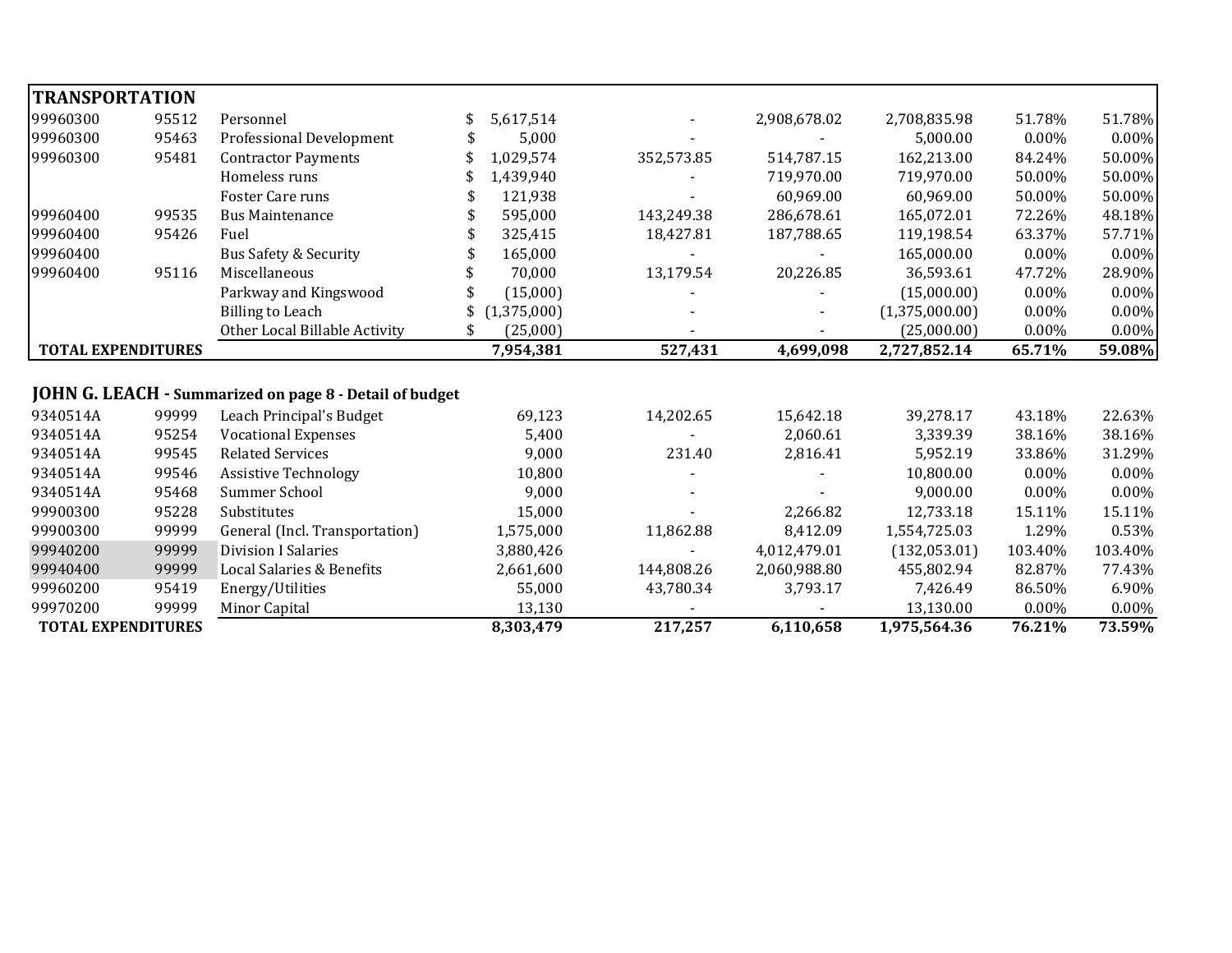Colonial SCHOOL DISTRICT

### **COLONIAL SCHOOL DISTRICT BUDGET VARIANCE REPORT FISCAL YEAR 2022 as of December 2021 LOCAL TAX COLLECTIONS**

|                        | <b>Current</b> | <b>Debt</b>    |                |              |
|------------------------|----------------|----------------|----------------|--------------|
| <b>Month</b>           | <b>Expense</b> | <b>Service</b> | <b>Tuition</b> | <b>MCI</b>   |
| July                   | 76,715.48      | 10,381.66      | 25,094.10      | 6,175.66     |
| August                 | 916,742.73     | 61,900.21      | 189,076.99     | 48,104.26    |
| September              | 5,349,377.92   | 383,514.38     | 11,852,503.86  | 301,571.21   |
| October                | 39,813,187.34  | 2,966,116.34   | 2,346,279.63   | 4,965,233.17 |
| November               | 1,024,903.66   | 75,744.39      | 233,233.13     | 59,460.65    |
| December               | 476,163.83     | 38,574.11      | 117,520.31     | 29,879.04    |
| January                |                |                |                |              |
| February               |                |                |                |              |
| March                  |                |                |                |              |
| April                  |                |                |                |              |
| May                    |                |                |                |              |
| June                   |                |                |                |              |
| Transfers to Leach     |                |                |                |              |
| Sr Citizen Prop Relief |                |                |                |              |
| <b>Total Collected</b> | 47,657,090.96  | 3,536,231.09   | 14,763,708.02  | 5,410,423.99 |
| Budget                 | 48,965,924     | 3,702,830      | 6,728,774      | 2,931,407    |
| % Collected            | 97.33%         | 95.50%         | 219.41%        | 184.57%      |

Receipts are recorded in the month in which they are received.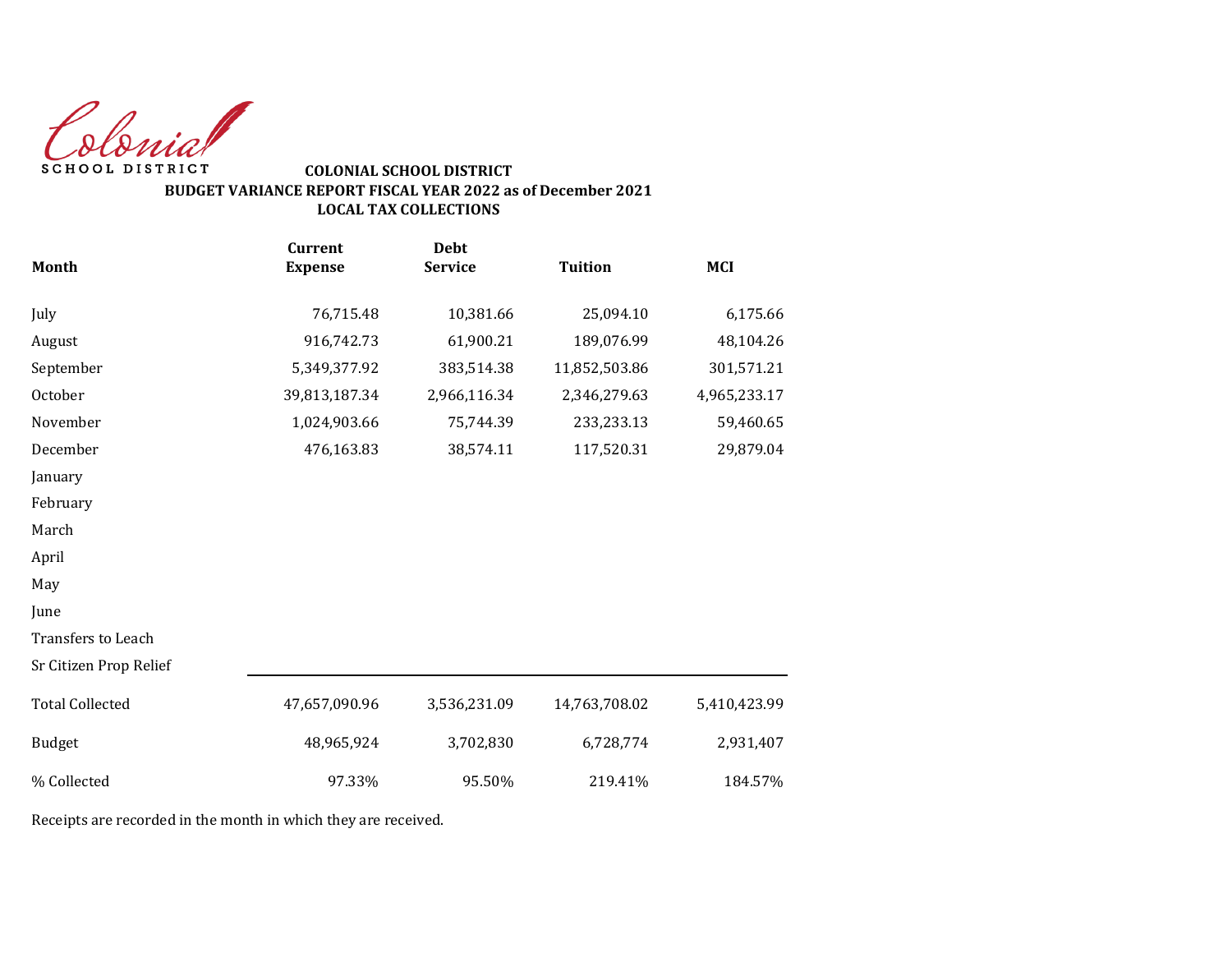

#### **COLONIAL SCHOOL DISTRICT COMPARISON OF LOCAL FUND PROPERTY TAX RECEIPTS FOR CURRENT OPERATIONS WITH THE PRIOR TWO FISCAL YEARS**

| Month                       | <b>Fiscal Year 2020</b> | <b>Fiscal Year 2021</b> | <b>Fiscal Year 2022</b> |
|-----------------------------|-------------------------|-------------------------|-------------------------|
| July                        | 28,036.81               | 113,467.14              | 76,715.48               |
| August                      | 979,008.51              | 1,379,263.70            | 916,742.73              |
| September                   | 6,045,626.70            | 5,625,354.33            | 5,349,377.92            |
| October                     | 38,434,095.70           | 38,887,652.54           | 39,813,187.34           |
| November                    | 649,865.52              | 553,984.40              | 1,024,903.66            |
| December                    | 277,872.51              | 221,914.33              | 476,163.83              |
| January                     | 170,989.00              | 497,688.34              |                         |
| February                    | 159,408.88              | 323,948.16              |                         |
| March                       | 272,063.86              | 295,745.71              |                         |
| April                       | 93,456.86               | 123,981.25              |                         |
| May                         | 107,775.26              | 86,547.78               |                         |
| June                        | 104,933.93              | 252,760.63              |                         |
| Senior Citizens' Tax Rebate | 1,137,985.58            |                         |                         |
| Year To Date Receipts       | 48,461,119.12           | 48,362,308.31           | 47,657,090.96           |
| Projected Tax Receipts      | \$47,084,564            | 48,494,822              | 48,965,924              |
| % of Annual Tax Collections | 102.92%                 | 99.73%                  | 97.33%                  |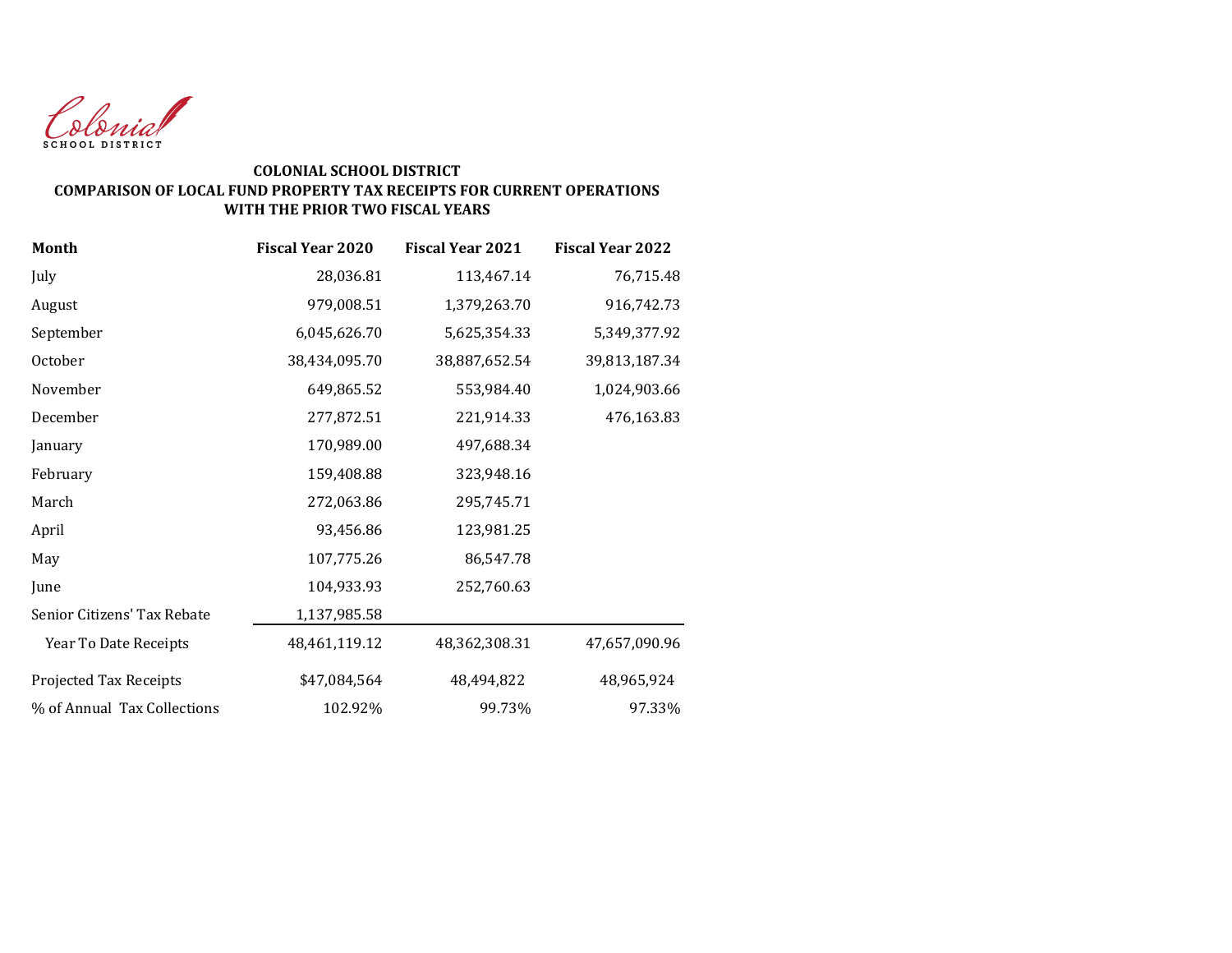Christ **SCHOOL DISTRICT** 

#### **COLONIAL SCHOOL DISTRICT BUDGET VARIANCE REPORT FISCAL YEAR 2022 as of December 2021 CREDIT CARD PURCHASES**

Credit cards are issued to Colonial employees under special circumstances and only with the approval of the CFO and Superintendent. Cards are used when Purchase orders and/or checks are not accepted or feasible and for travel.

|                                                    | <b>Name</b>              | <b>Trans Date</b> | <b>Merchant</b>                 | <b>Amount</b>   | <b>Description</b>              |
|----------------------------------------------------|--------------------------|-------------------|---------------------------------|-----------------|---------------------------------|
| Maintenance/Facilities                             | Amoroso, Lisa Marie      |                   | 44539 SID HARVEY #187           | \$              | 287.81 Supplies                 |
| <b>Nutrition Supervisor</b>                        | Angelucci, A Paula       |                   | 44536 AMZN MKTP US*210M89TM3    | \$              | 94.89 Supplies                  |
|                                                    | Angelucci, A Paula       |                   | 44542 AMZN MKTP US*X17QS0IO3    | \$              | 150.52 Supplies                 |
|                                                    | Angelucci, A Paula       |                   | 44549 AMZN MKTP US*M51WZ2SQ3    | \$              | 63.97 Supplies                  |
|                                                    | Angelucci, A Paula       |                   | 44537 AMZN MKTP US              | \$              | (36.95) Credit                  |
| <b>Technology Supervisor</b>                       | Cale, Kathleen           |                   | 44546 APPLE STORE #R102         | \$              | 99.00 Supplies                  |
| <b>Business Office</b>                             | Lockley, Jazmine La'rell |                   | 44533 EVENT* CARNEGIE FOUNDA    | \$              | 5,855.00 Registration           |
| (Districtwide travel)                              | Lockley, Jazmine La'rell |                   | 44552 PAW*ACADEMIC PARTNERSHIPS | \$<br>615.00    | Registration                    |
|                                                    | Lockley, Jazmine La'rell |                   | 44546 PAYPAL *PATROLOGIST       | \$<br>50.00     | Registration                    |
|                                                    | Lockley, Jazmine La'rell | 44530 NILD        |                                 | \$              | 301.50 Registration             |
|                                                    | Lockley, Jazmine La'rell |                   | 44551 IN *NATIONAL INSTITUTE FO | \$<br>2,550.00  | Registration                    |
|                                                    | Lockley, Jazmine La'rell |                   | 44536 HILTON HOTEL SAN DIEGO    | \$<br>343.73    | Lodging                         |
|                                                    | Lockley, Jazmine La'rell |                   | 44536 HILTON HOTEL SAN DIEGO    | \$              | 343.73 Lodging                  |
| <b>Business Office</b>                             | Miller, Cindy L          |                   | 44549 JOTFORM INC.              | \$              | 49.50 Digital tools             |
| (Districtwide purchases)                           | Miller, Cindy L          |                   | 44552 E ZPASS DE CSC00100701    | \$<br>200.00    | Tolls                           |
|                                                    | Miller, Cindy L          |                   | 44530 FACEBK UKB26ATYW2         | \$<br>69.40     | Marketing                       |
|                                                    | Miller, Cindy L          |                   | 44546 ACCUWEATHER INC           | \$<br>199.95    | Subscription                    |
|                                                    | Miller, Cindy L          |                   | 44553 DNH*GODADDY.COM           | \$              | 20.17 Website                   |
|                                                    | Miller, Cindy L          |                   | 44536 HBRSUBSCRIPTION           | \$              | 108.00 Publication subscription |
|                                                    | Miller, Cindy L          |                   | 44536 HBRSUBSCRIPTION           | \$<br>12.00     | Publication subscription        |
|                                                    | Miller, Cindy L          |                   | 44531 INDEED                    | \$<br>1.45      | Marketing                       |
|                                                    | Miller, Cindy L          |                   | 44533 GAN*NEWSPAPER SUB1052     | \$<br>1,370.06  | Marketing/Public Notices        |
|                                                    | Miller, Cindy L          |                   | 44537 TOASTMASTERS-LIVE PROD    | \$<br>117.97    | Registration                    |
|                                                    | Miller, Cindy L          |                   | 44531 EMA*EMMA EMAIL MARKETING  | \$<br>132.00    | Marketing software              |
|                                                    | Miller, Cindy L          |                   | 44538 DNH*GODADDY.COM           | \$              | 38.34 Website                   |
| <b>Business Office</b><br>(Districtwide purchases) | Papanicolas, Leslie Fay  |                   | 44531 DIGITALOCEAN.COM          | \$              | 57.44 Website                   |
|                                                    |                          |                   | <b>TOTAL</b>                    | \$<br>13,094.48 |                                 |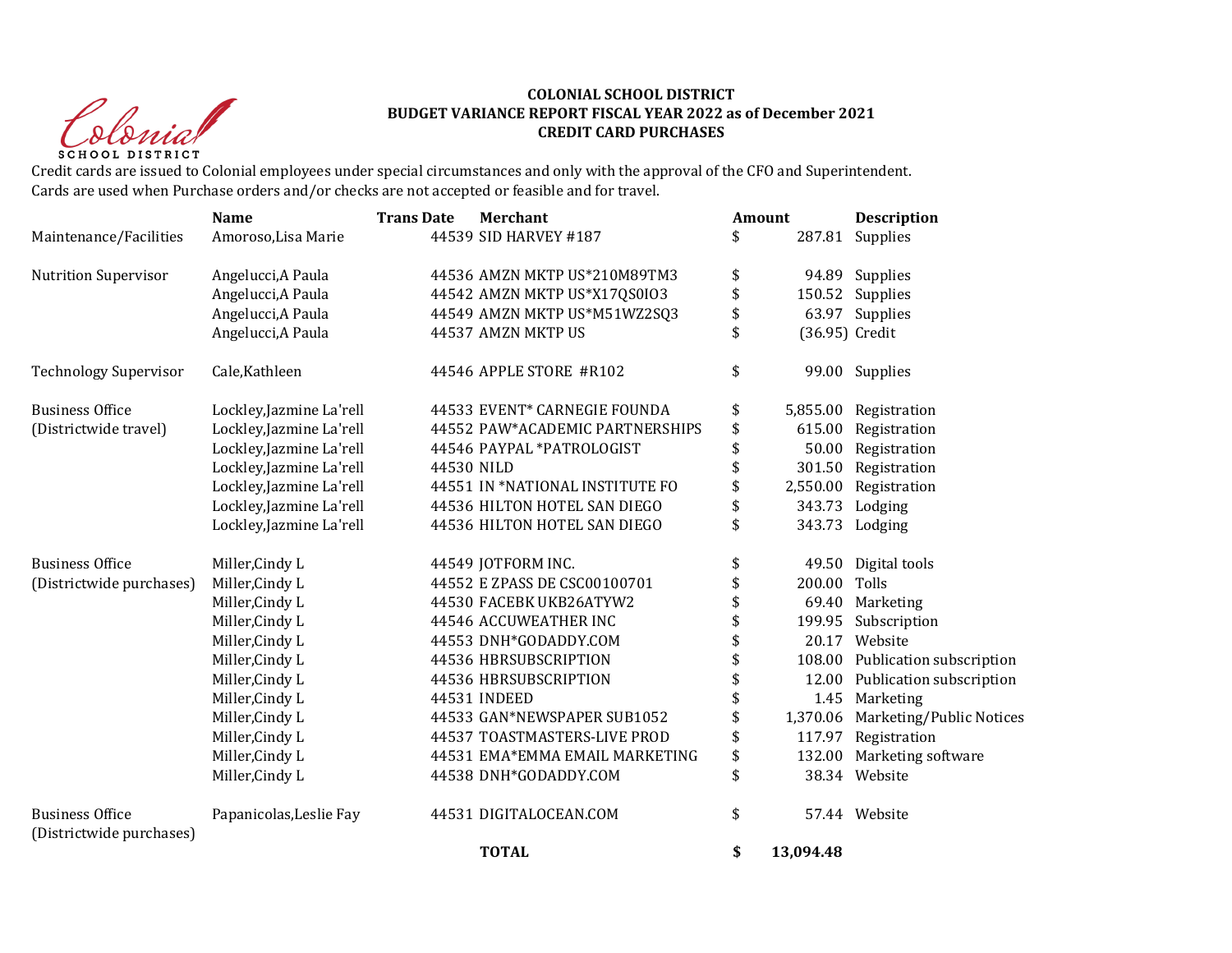Colonial **SCHOOL DISTRICT** 

**COLONIAL SCHOOL DISTRICT BUDGET VARIANCE REPORT FISCAL YEAR 2022 as of December 2021 GRANTS AND DONATIONS**

| <b>Grantor/Donor</b>                                                                                                                                                                                                               | <b>School</b><br><b>Date Received</b> |                | Amount               | <b>Encumbered &amp;</b> |                |         |
|------------------------------------------------------------------------------------------------------------------------------------------------------------------------------------------------------------------------------------|---------------------------------------|----------------|----------------------|-------------------------|----------------|---------|
| <b>Received in Fiscal Year 2022</b>                                                                                                                                                                                                |                                       | Received       | <b>Spent to Date</b> |                         |                |         |
|                                                                                                                                                                                                                                    |                                       | Total          | 0.00                 | 0.00                    |                |         |
|                                                                                                                                                                                                                                    |                                       |                |                      |                         |                |         |
| Grants and Donations are budgeted under 99940700.<br>The funds are received and expended according to the grantor or donor guidelines.<br>There is no impact to the district budget or district funds.<br><b>ESSER II Spending</b> |                                       |                |                      |                         |                | Percent |
| <b>Focus Areas</b>                                                                                                                                                                                                                 | <b>Account Code</b>                   | <b>Budget</b>  | Encumbered           | Expended                | <b>Balance</b> | Spent   |
| <b>Facility Repairs</b>                                                                                                                                                                                                            | 5500                                  | \$1,065,709.79 |                      |                         | \$1,065,709.79 | $0.0\%$ |
| Air Quality Projects                                                                                                                                                                                                               | 5500                                  | \$6,307,330.00 | \$344,875.90         | \$293,669.10            | \$5,668,785.00 | 10.1%   |
| <b>Educational Technology- Supplies</b>                                                                                                                                                                                            | 5600                                  | \$1,035,000.00 |                      |                         | \$1,035,000.00 | $0.0\%$ |
| Educational Technology- Capital Outlay                                                                                                                                                                                             | 5700                                  | \$1,881,900.00 |                      |                         | \$1,881,900.00 | $0.0\%$ |
| Long Term Closure (Nutrition Support)                                                                                                                                                                                              | 5600                                  | \$1,000,000.00 |                      | \$612,595.18            | \$387,404.82   | 61.3%   |
| Learning Loss                                                                                                                                                                                                                      | 5500                                  | \$200,000.00   |                      | \$44,025.40             | \$155,974.60   | 22.0%   |

Indirect Costs 5560 \$2,162,555.21 \$2,162,555.21 0.0%

**\$13,652,495.00 \$344,875.90 \$950,289.68 \$12,357,329.42 9.5%**

Percent Spent